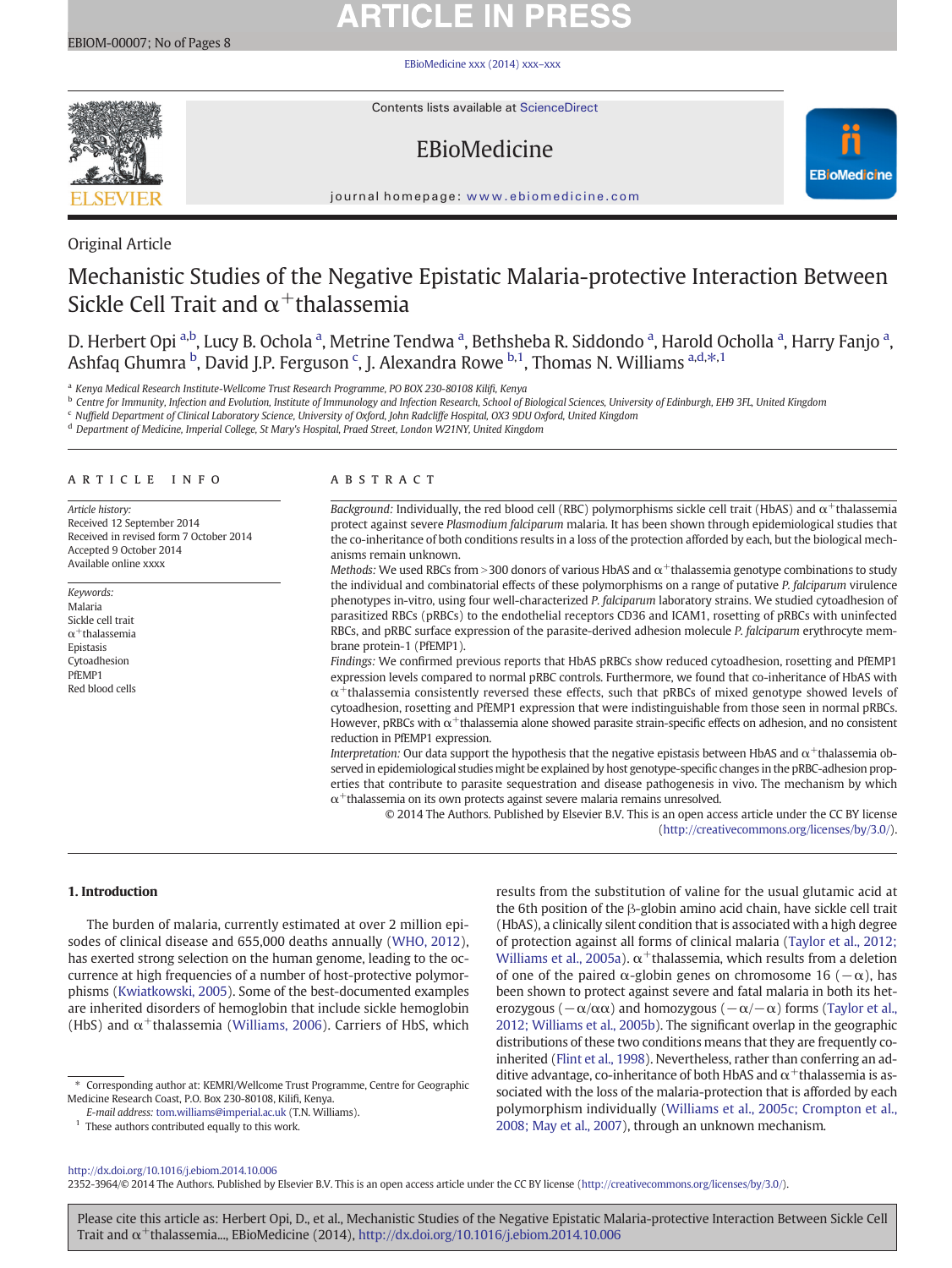<span id="page-1-0"></span>

Sequestration of mature-stage Plasmodium falciparum-infected RBCs (pRBCs) in the deep microvasculature appears to be central to the pathogenesis of severe malaria ([Miller et al., 2002; van der Heyde et al.,](#page-7-0) [2006\)](#page-7-0). This process involves both the binding of pRBCs directly to the vascular endothelium (cytoadhesion) and the binding of pRBCs to uninfected RBCs to form cell clusters known as rosettes ([Rowe et al.,](#page-7-0) [2009\)](#page-7-0). Both P. falciparum cytoadhesion and rosetting are mediated by P. falciparum erythrocyte membrane protein-1 (PfEMP1), a parasiteencoded protein that is expressed on the surface of mature-stage pRBCs [\(Rowe et al., 1997; Baruch et al., 1996\)](#page-7-0). Individually, it has been suggested that both HbAS and  $\alpha^+$ thalassemia may protect against severe malaria via reduced cytoadhesion and rosetting, and that this reduction might be mediated by reduced expression of PfEMP1 on the pRBC surface ([Carlson et al., 1994; Udomsangpetch et al., 1993a,b;](#page-6-0) [Cholera et al., 2008; Krause et al., 2012; Butthep et al., 2006\)](#page-6-0). Nevertheless, the literature regarding  $\alpha^+$ thalassemia is not completely consistent in this regard, with no effect on cytoadhesion having been found in two previous studies [\(Williams et al., 2002; Luzzi et al., 1991a\)](#page-7-0) and others having reported equal or raised levels of pRBC surface antigen expression (potentially due to raised PfEMP1 expression levels) [\(Williams](#page-7-0) [et al., 2002; Luzzi et al., 1991b\)](#page-7-0). We were therefore interested to investigate whether the negative epistatic interaction between HbAS and  $\alpha^+$ thalassemia might relate to changes in cytoadhesion, rosetting and PfEMP1 expression in pRBCs of mixed genotype, a hypothesis that we investigated in the current study using the largest panel of variant RBCs studied to date.

#### 2. Materials and Methods

#### 2.1. Red Blood Cells

The static adhesion, rosetting and PfEMP1 experiments were conducted using RBC samples selected on the basis of Hb phenotype and  $\alpha^+$ thalassemia genotype, collected from members of a cohort of children aged between 6 months and 11 years involved in a study of the immune-epidemiology of malaria in Kilifi County on the coast of Kenya [\(Williams et al., 2005d; Wambua et al., 2006](#page-7-0)). Samples were collected during cross-sectional surveys conducted in May 2009 and May 2010. Whole blood samples were collected into heparinized tubes and screened for malaria both by using a rapid diagnostic test (OptiMAL® Diamed, Morat, Switzerland) and by light microscopy of thick and thin Giemsa-stained blood films. Only blood samples from children testing negative by both methods were used. Whole blood was pelleted by centrifugation before removing the plasma by aspiration and then the white blood cells by density centrifugation through Lymphoprep™ (Fresenius Kabi Norge AS for Axis-Shield PoC AS, Oslo, Norway). Purified RBC pellets were washed twice then resuspended at 50% hematocrit in RPMI 1640 medium (Invitrogen) supplemented with 25 mM HEPES, 2 mM L-glutamine (Invitrogen), 25 μg/ml gentamicin, 20 mM D-glucose (Sigma) and 6 mM NaOH (incomplete RPMI). For cytoadhesion assays, RBCs were stored at 4 °C and used within 4 days of collection. For rosetting and flow cytometry experiments, RBCs were cryopreserved in glycerolyte within 24 h of collection and thawed by standard methods [\(Kinyanjui et al., 2004; Deans et al., 2006\)](#page-7-0) the day before an experiment.

The proportion of HbS in RBCs collected from HbAS individuals of various  $\alpha^+$ thalassemia genotype was determined in members of a second cohort study of children, the Kilifi Genetic Birth Cohort (KGBC) study [\(Williams et al., 2009\)](#page-7-0), from whom capillary samples of whole blood were collected at enrolment (at 9–12 months of age) into EDTA anticoagulant (Becton Dickinson, NJ, USA) between February 2006 and April 2009.

### 2.2. DNA Extraction and Genotyping

DNA was extracted either from fresh whole blood samples using the semi-automated ABI PRISM® 6100 Nucleic acid prep station (Applied Biosystems) or from EDTA blood samples previously stored at −80 °C using the QIAamp DNA Blood Mini Kit (Qiagen). Genotyping at the HBB locus to distinguish between HbAA and HbAS individuals and at the HBA locus for the 3.7 kb  $\alpha$ -globin deletion that gives rise to common African variant of  $\alpha^+$ thalassemia was conducted by PCR as described in detail previously ([Waterfall and Cobb, 2001; Chong et al., 2000](#page-7-0)). Swain-Langley (Sl) and McCoy (McC) Complement Receptor One (CR1) Knops blood group genotypes were determined using the Sequenom iPLEX® Gold MassArray SNP genotyping platform as previously described [\(Fry](#page-7-0) [et al., 2008](#page-7-0)).

#### 2.3. RBC Phenotyping

ABO blood group phenotypes were determined by hemagglutination (Alba Bioscience, Edinburgh, UK). RBC surface CR1 expression levels were determined by flow cytometry as previously described [\(Cockburn et al., 2002\)](#page-7-0). The proportion of intracellular HbS in RBCs from HbAS individuals was determined in fresh samples by high performance liquid chromatography (HPLC) (Variant Analyzer, Bio-Rad, Hercules, CA, USA) using the β-thalassemia short program [\(Williams et al.,](#page-7-0) [2009](#page-7-0)). Full blood counts for the determination of RBC mean cell volumes were performed on fresh EDTA-anticoagulated blood samples using an MDII-18 counter (Beckman-Coulter, Fullerton CA, USA).

#### 2.4. Parasites and Parasite Culture

P. falciparum ItG parasites (referred to as ItG-ICAM in some earlier studies), a strain that binds to both CD36- and ICAM1 [\(Baruch et al.,](#page-6-0) [1996; Adams et al., 2000\)](#page-6-0), was used for cytoadhesion assays, and IT/R29 [\(Roberts et al., 1992](#page-7-0)) and TM284R+ [\(Scholander et al., 1996](#page-7-0)) were used for rosetting assays. ItG and IT/R29 have the same genotype but have been selected for different adhesion phenotypes and express different PfEMP1 variants ([Rowe et al., 1997; Springer et al., 2004](#page-7-0)). Parasites were cultured as described previously [\(Deans and Rowe, 2006\)](#page-7-0) in blood group  $O^+$  human RBCs at 2% hematocrit in supplemented RPMI (as described above) plus 10% pooled non-malaria-exposed human serum. ItG parasites were selected for binding to ICAM1 and aliquots of the selected parasites cryo-preserved. Thawed aliquots were returned to culture and used within three weeks of thawing. The rosetting IT/R29 and  $TM284R +$  parasite strains were maintained at baseline rosetting frequencies of  $>50\%$  by repeated selection using gelatin flotation or density centrifugation on 60% Percoll (Sigma) as previously de-scribed ([Handunnetti et al., 1992\)](#page-7-0). TM284R + parasites showed lower rosette frequencies (30–40%) when grown in 96 well plates during experiments.

#### 2.5. Magnetic Selection and Invasion

RBCs infected with late-stage pigmented trophozoites were purified to >90% parasitemia from uninfected and ring-stage infected RBCs by magnetic-activated cell sorting (MACS®) as described in detail previously [\(Ribaut et al., 2008; Uhlemann et al., 2000](#page-7-0)). In the case of the rosetting parasite strains IT/R29 and TM284R+, buffer preparations were supplemented with fucoidan at a final concentration of 50 μg/ml to prevent ro-sette formation in culture [\(Kyriacou et al., 2007](#page-7-0)).  $\alpha^+$ thalassemic RBCs display dose-dependent reductions in mean cell volume (MCV) and mean cell hemoglobin (MCH) and a dose-dependent increase in erythrocyte count [\(Williams et al., 1996\)](#page-7-0). In order to ensure comparable starting parasitemias in  $\alpha^+$ thalassemic RBCs compared to normal RBCs, RBC counts for each genotype were determined using a Neubauer improved hemocytometer (BlauBrand, Wertheim, Germany). Purified trophozoites were then used to invade the test RBCs at a starting parasitemia of 3.0% (approximately  $2.88 \times 10^5$  pRBCs and  $9.6 \times 10^6$  uninfected test RBCs), except for the ItG binding assays when the cultures were initiated at a parasitemia of 1.5%. Parasites were cultured in 96-well flat-bottomed plates (100 μl volume) (Corning Costar Co., Cambridge, MA, USA) or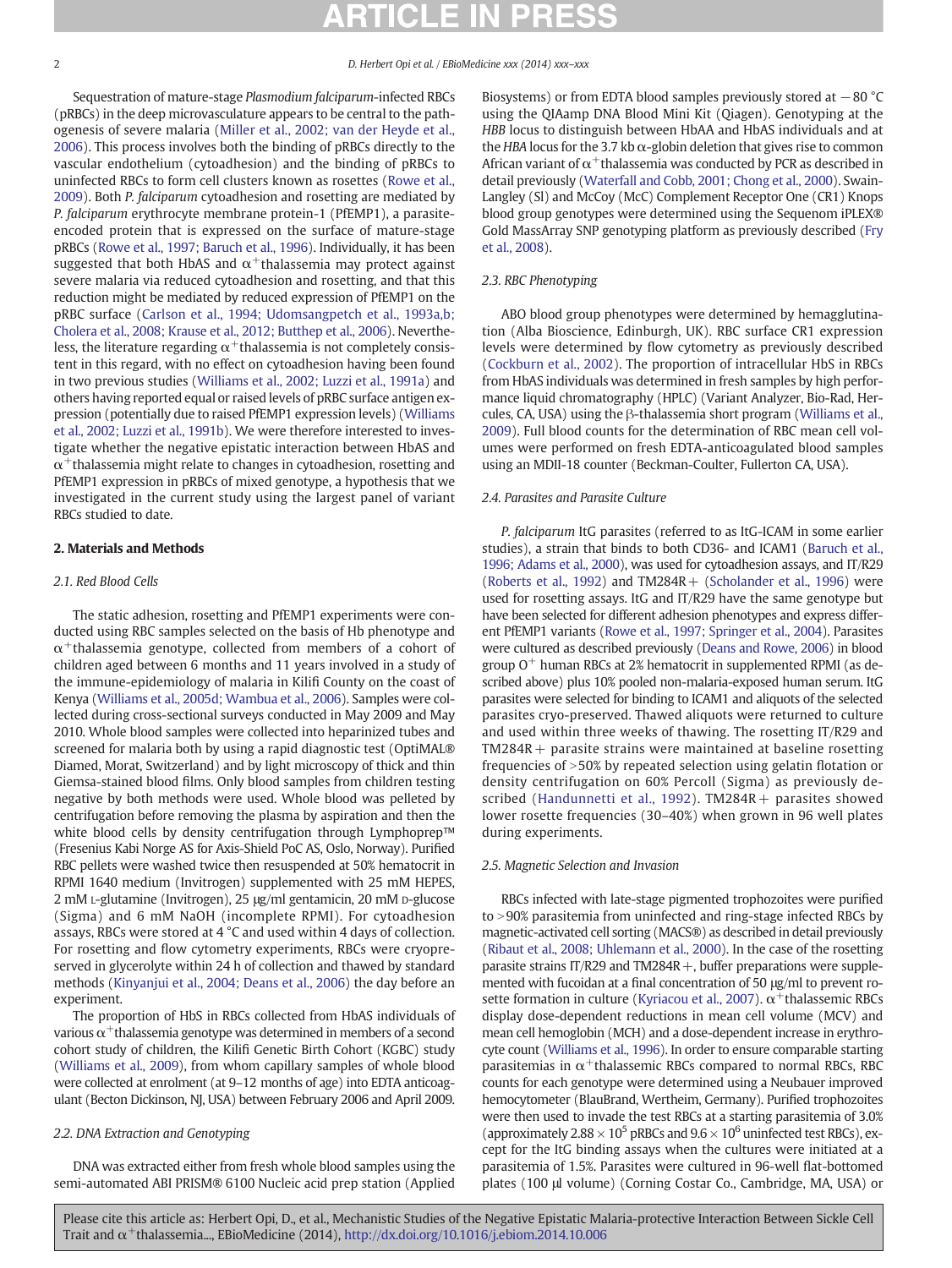small flasks (10 ml volume) at 2% hematocrit for one complete life-cycle to mature pigmented trophozoite stages and then used in adhesion assays, rosetting assays or flow cytometry.

#### 2.6. Static Adhesion Assays

Binding assays were performed as described in detail previously [\(Newbold et al., 1997; Ochola et al., 2011\)](#page-7-0) using the purified recombinant proteins CD36 (R & D Systems, UK) and ICAM1-Fc (a gift from Professor Alister Craig, Liverpool School of Tropical Medicine). Bacteriological Petri dishes (Falcon 1007; Becton Dickinson, Oxford, UK) were coated with proteins at a concentration of 50 μg/ml at 37 °C for 2 h and then blocked with Phosphate buffered saline (PBS)/1% BSA overnight at 4 °C with an additional incubation at 37 °C for an hour. Each Petri dish was then incubated for 1 h at 37 °C with a 1.25 ml parasite suspension at 1% hematocrit and 3% mature pigmented trophozoites in each donor's specific RBCs. Each donor RBC sample was tested in duplicate Petri dishes. Bound infected RBCs were fixed with PBS/1% glutaraldehyde for 1 h at 4 °C before staining with 10% Giemsa for 15 min. All wash steps and cell suspensions were conducted in bicarbonate-free RPMI 1640 in 2% glucose, adjusted to pH 7.2. Images of adherent RBCs were captured using an inverted microscope with six images taken across random fields for each of triplicate spots for each protein on each plate, giving 36 images per protein for each RBC donor. Image processing and analysis was carried out using Image SXM software and the results expressed as the mean number of parasitized erythrocytes bound per mm<sup>2</sup> of surface area [\(Barrett, 2008; Paton et al., 2011](#page-6-0)). It was not technically feasible to perform cytoadherence assays in all 99 RBC samples on the same day, so the experiments were carried out on 5 separate days. Each sample was tested in two dishes run on the same day and with triplicate spots of each protein in each dish. Every experimental day included at least one sample of normal genotype RBCs (AA  $\alpha\alpha/\alpha\alpha$ ).

#### 2.7. Rosetting Assays

Rosette frequency was assessed by fluorescence microscopy of ethidium-bromide stained culture suspension as previously described [\(Deans and Rowe, 2006](#page-7-0)). Rosette frequency was defined as the percentage of mature pigmented trophozoite-stage pRBCs binding two or more uninfected RBCs among every 200 pRBCs counted. For each sample, rosette frequency was counted from duplicate wells and the mean rosette frequency determined. We investigated rosetting in IT/R29 parasites in a total of 59 RBC samples over two successive experimental days (day 1  $n = 30$  and day 2 n = 29). Rosetting in TM284R + parasites was tested in a total of 91 RBC samples in three separate experiments divided by blood group,  $O(n = 31)$ ,  $A(n = 29)$  and B and AB  $(n = 31)$ . Each of the three  $TM284R +$  rosetting experiments was repeated and the mean rosette frequency from the duplicate experiments determined.

### 2.8. Flow Cytometry

PfEMP1 expression in live ItG pRBCs was tested on a single experimental day in a total of 60 RBC samples. A three-step staining process was used, with a 1:50 dilution of rat polyclonal anti-serum raised against the ITvar16 PfEMP1 variant (a gift from Professor Alister Craig), a secondary 1:33 dilution with goat anti-rat IgG (Serotec) and a tertiary 1:250 dilution with Alexa Fluor 488 conjugated donkey antigoat IgG  $(H + L)$  (Invitrogen) plus 1.25  $\mu$ g/ml of Hoechst 33342 (Invitrogen). All incubations were for 1 h on ice, followed by three washes in PBS. A negative control incubated with The full name Phosphate buffered saline moves to line 204 PBS in place of the primary antibody was included for each test sample, with secondary and tertiary antibodies as above. Samples were fixed in 0.5% paraformaldehyde prior to acquisition. For each sample, a total of 200,000 events were acquired on an LSR II flow cytometer (Becton Dickinson Biosciences) and analyzed using proprietary software (Flow-Jo V9, Treestar Inc., Ashland, OR, USA). Due to low specific antibody binding, pRBCs stained with the ITvar16 PfEMP1 antisera resulted in a shift in the pRBC population when compared to the negative control samples, rather than distinct antibody-positive and antibody-negative populations (Fig. S1). The whole Hoechst positive pRBC population was therefore gated, and the Alexa Fluor 488 median fluorescent intensity (MFI) was measured. For each donor the MFI of the negative control (Fig. S1A) was subtracted from the MFI of the stained sample (Fig. S1B) to determine the ITvar16-specific MFI.

Flow cytometry to measure PfEMP1 RBC surface expression in the rosetting parasite strains IT/R29 and TM284R  $+$  was carried out on the same days and using the same samples as the rosetting assays. Staining was as previously described [\(Ghumra et al., 2012\)](#page-7-0) with 10 μg/ml of anti-ITvar9 ([Ghumra et al., 2011](#page-7-0)) or anti-TM284var1 ([Ghumra et al.,](#page-7-0) [2012](#page-7-0)) rabbit polyclonal total IgG respectively, followed by Alexa Fluor 488 conjugated goat anti-rabbit IgG  $(H + L)$  (Invitrogen) at 1:1000 dilution. Fucoidan at a final concentration of 50 μg/ml was used throughout the staining and acquisition steps to disrupt rosettes. Otherwise, the incubation, washing, fixation and acquisition were as above. ITvar9 or TM284var1 specific MFI was determined by taking the MFI of pRBCs positively staining for ITvar9 or TM284var1 PfEMP1 variants (upper right quadrant) and subtracting the MFI of uninfected RBC samples (lower left quadrant) (Fig. S2). For the determination of ITvar9- or TM284var1 specific positive pRBC proportions, the proportion of pRBCs positively staining (upper right quadrant) with the negative control (10 μg/ml of total IgG from a non-immunized rabbit; Fig. S2A) was subtracted from the proportion of pRBCs positively staining with the specific antibody (Fig. S2B).

#### 2.9. Statistical Analysis

All adhesion, rosetting and flow cytometry experiments were carried out blinded to RBC genotype. All statistical analyses were conducted using STATA v11 (StataCorp LP, Texas, USA) and graphs generated using Graph Pad Prism v5 (GraphPad Software Inc, San Diego, CA, USA). The effect of HbAS and  $\alpha^+$ thalassemia on static adhesion, rosetting and PfEMP1 expression was tested in a multivariate linear regression model, including experimental day as a covariate to account for day-to-day variation in assay performance. Additional confounding variables previously suggested to affect parasite adhesion phenotype were examined for inclusion in the model, including host ABO blood group [\(Udomsangpetch et al., 1993b; Carlson and Wahlgren, 1992; Rowe](#page-7-0) [et al., 1995; al-Yaman et al., 1995; Chotivanich et al., 1998\)](#page-7-0), Sl and McC Knops blood group genotype ([Rowe et al., 1997\)](#page-7-0), RBC surface CR1 expression level ([Rowe et al., 1997\)](#page-7-0) and RBC mean cell volume (MCV) [\(Carlson et al., 1994\)](#page-6-0). Inclusion of variables in the multivariate model was based on a univariate analysis, with any variable displaying  $P < 0.05$  being tested for inclusion in the multivariate model. The final model used for each analysis was determined by examining the effect of each variable on the model fit using the log-likelihood ratio (lr) test. Only variables that improved model fit were kept in the final analyses, and these are indicated in the figure legends for each experiment. All non-normally distributed data were normalized by square-root transformation prior to analysis, and the resulting coefficients and 95% confidence intervals were transformed back to the original scale to display graphically. A two-sided significance level of  $<$  0.05 was considered statistically significant for all analyses. We tested for evidence that a reversal in static adhesion, rosetting and PfEMP1 expression with coinheritance of HbAS and  $\alpha^+$ thalassemia is the result of an interaction between HbAS and  $\alpha^+$ thalassemia using the likelihood ratio (lr) test for interaction.

As an alternative way of presenting the data, we also show in the Supplementary figures the individual data points for each donor, adjusted to account for day-to-day variation in assay performance by normalizing the data from each sample to the mean of the control (HbAA $\alpha\alpha$ /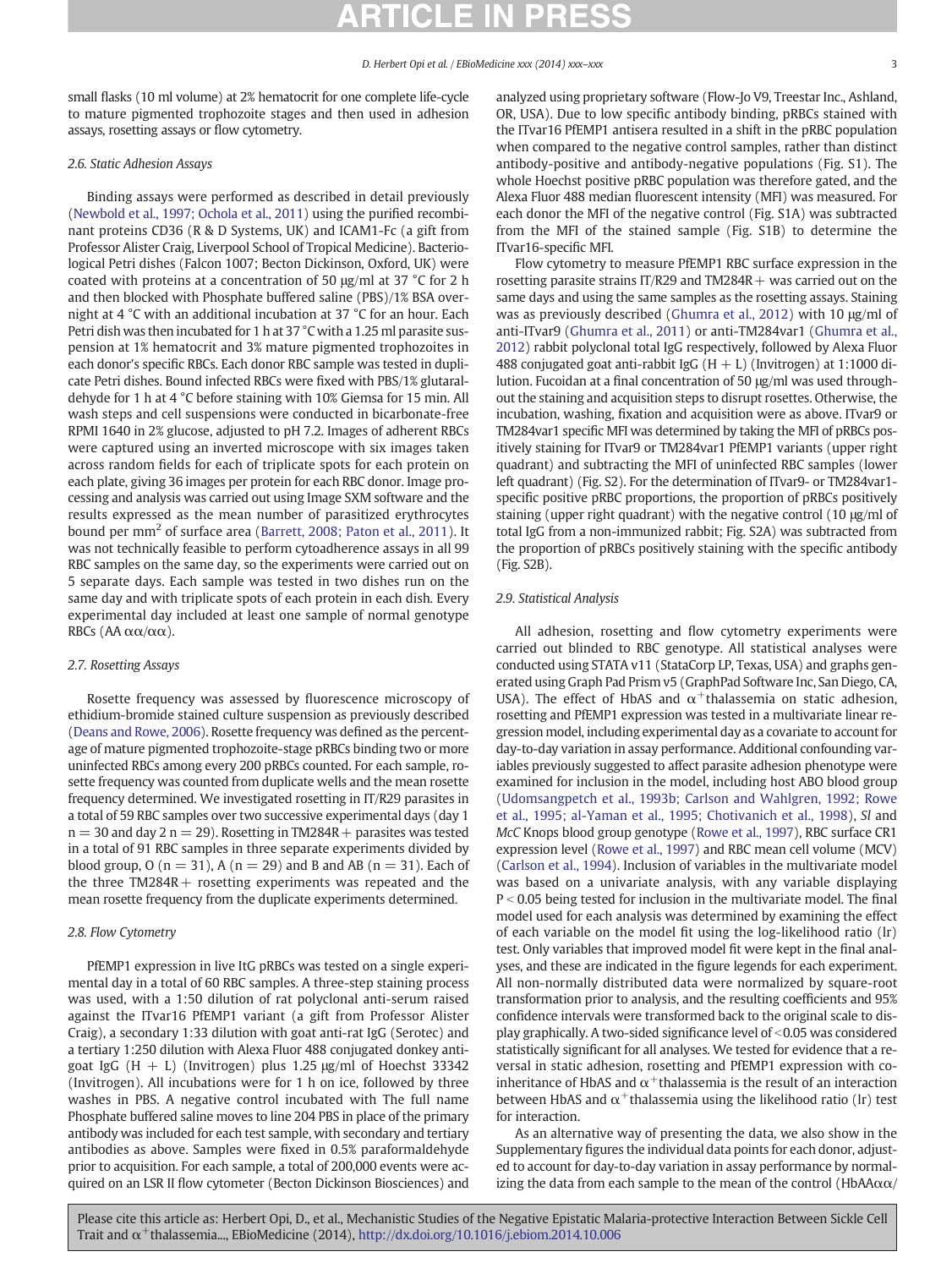<span id="page-3-0"></span> $\alpha\alpha$ ) cells run on the same day. Differences between median binding values for each genotype were assessed by the Kruskal–Wallis test with Dunn's multiple comparisons post-hoc test. This approach has the benefit of visualizing the variation between donors within each genotype more clearly than the figures in the main text. However, the linear regression model provides the most appropriate statistical analysis of the data. Both methods gave similar results.

### 2.10. Ethical Conduct of Research

All blood samples were collected following individual informed written consent from participants or their legal guardians. The study was approved by the Kenya Medical Research Institute National Ethical Review Committee in Nairobi and was conducted in accordance with the Declaration of Helsinki.

#### 3. Results

3.1. Independently, Both  $\alpha^+$ thalassemia and HbAS are Associated With Reduced Cytoadhesion, a Phenomenon That is Reversed When Both Polymorphisms are Inherited Together

Individually, both HbAS and  $\alpha^+$ thalassemia have been associated with reduced P. falciparum cytoadhesion in some studies ([Cholera](#page-6-0) [et al., 2008; Krause et al., 2012; Butthep et al., 2006](#page-6-0)); however, no data are available regarding the effect of their co-inheritance. We investigated the effect of co-inherited HbAS and  $\alpha^+$ thalassemia on cytoadhesion of pRBCs infected with parasites of the ItG strain (which binds to both CD36 and ICAM1 ([Baruch et al., 1996\)](#page-6-0)) in a total of 99 RBC samples of various Hb and  $\alpha^+$ thalassemia genotype combinations. Purified ItG pRBCs were invaded into donor RBCs and grown for one asexual cycle before testing. The experiments were performed across five separate days, so we analyzed the data by linear regression and included experimental day as a covariate in the model. Alternative presentations of the data, showing individual data points and adjusting for day-to-day binding variation by normalizing each sample to the mean binding of the control RBC samples (AA  $\alpha\alpha/\alpha\alpha$ ) for each day, are shown in the supplementary figures.

In agreement with observations from one previous study ([Krause](#page-7-0) [et al., 2012](#page-7-0)) but in contrast to those from two others [\(Williams et al.,](#page-7-0) [2002; Luzzi et al., 1991a](#page-7-0)), we found that  $\alpha^+$ thalassemia was associated with reduced binding to CD36, an observation that was most marked in homozygotes (mean binding 1001.7 parasites/ $\text{mm}^2$  [95% CI 635.9–

AA



1450.2] compared to 1913.4 [1329.1–2603.9] in HbAAαα/αα controls  $(P < 0.001)$ ) (Fig. 1A, S3A & Table S1). HbAS alone was also associated with significantly reduced binding to CD36 (1263.1; 774.3–1870.8;  $P = 0.037$ ). However, the adhesion in HbAS pRBCs increased sequentially with  $\alpha^+$ thalassemia deletions, such that no significant reduction was seen in pRBCs with both HbAS and either heterozygous or homozygous  $\alpha^+$ thalassemia (likelihood ratio (lr) test for interaction  $\chi^2$  = 11.14,  $P = 0.004$ ).

Patterns of pRBC binding to ICAM1 were similar to those seen for CD36, with homozygous  $\alpha^+$ thalassemia being associated with significantly lower pRBC binding (1891.9; 1320.5–2565.7) in comparison to normal pRBCs (2858.2; 2057.1–3790.8;  $P = 0.007$ ) (Figs. 1, S3 & Table S1). Binding to ICAM1 was also lower in HbAS non-thalassemia pRBCs (1819.2, 1160.7–2625.1; P = 0.014) (Figs. 1, S3 & Table S1). However, as for CD36, these effects were reversed in pRBCs with coinherited HbAS and  $\alpha^+$ thalassemia (lr test for interaction  $\chi^2 = 7.50$ ,  $P = 0.024$ .

### 3.2. Altered PfEMP1 Expression Correlates With Reduced Cytoadherence in HbAS but not in  $\alpha^+$ thalassemic pRBCs

PfEMP1 is the parasite-derived molecule expressed on the maturestage pRBC surface that mediates cytoadherence to both CD36 and ICAM1 ([Baruch et al., 1996; Springer et al., 2004\)](#page-6-0). Previous studies have implicated reduced PfEMP1 expression as a mechanism for the reduced cytoadherence that is associated with HbAS ([Cholera et al., 2008\)](#page-6-0), although the data for  $\alpha^+$ thalassemia have been inconclusive [\(Krause](#page-7-0) [et al., 2012; Williams et al., 2002; Luzzi et al., 1991b\)](#page-7-0). We were therefore interested to determine whether the genotype-specific patterns of binding we noted in our cytoadherence experiments might be explained by differences in PfEMP1 expression. We used magnetically purified mature-stage ItG-strain parasites to invade 60 RBC samples of assorted HbAS and  $\alpha^+$ thalassemia genotype combinations. Consistent with data from one previous study ([Cholera et al., 2008\)](#page-6-0), we found that compared to normal pRBCs (Median Fluorescent Intensity (MFI), 346.2 (271.0–421.3), PfEMP1 expression was significantly lower in HbAS pRBCs in the absence of  $\alpha^+$ thalassemia (134.6; 68.7–200.5;  $P < 0.001$ ) [\(Figs. 2,](#page-4-0) S4 & Table S1). However, in contrast to another previous report ([Krause et al., 2012\)](#page-7-0) but consistent with data from two others ([Williams et al., 2002; Luzzi et al., 1991b\)](#page-7-0),  $α^+$ thalassemia alone was associated with increased expression, of PfEMP1, an observation that was significant for the homozygous genotype (469.0; 388.0–549.9;  $P = 0.004$ ). The reduced PfEMP1 expression associated



Fig. 1. Cytoadherence of P. falciparum ItG pRBCs by HbAS and α<sup>+</sup>thalassemia genotype. Binding to (A) CD36 and (B) ICAM1 recombinant proteins. Static adhesion was investigated in a total of 99 RBC samples representing the six possible HbAS and α<sup>+</sup>thalassemia genotype combinations (AA  $\alpha\alpha/\alpha\alpha$  (N = 21), AA  $-\alpha/\alpha\alpha$  (N = 21), AA  $-\alpha/\alpha$  (N = 21), AS  $\alpha\alpha/\alpha\alpha$  $(N = 11)$ , AS  $-\alpha/\alpha\alpha$  (N = 18), AS  $-\alpha/\alpha\alpha$  (N = 10)) using the *P. falciparum* ItG parasite strain. Data are expressed as the mean number of parasitized erythrocytes bound per mm<sup>2</sup> (95% confidence intervals) as derived by linear regression. The dotted line shows the mean binding in the control (AA αα/αα) pRBCs. Adhesion for each sample was tested in 2 dishes with triplicate protein spots in each dish. Values that are statistically significantly different to the wild type value by linear regression are in asterisk \*P = 0.05 to 0.01, \*\*P < 0.01 to 0.001 and \*\*\*  $P \le 0.001$ .

**AS**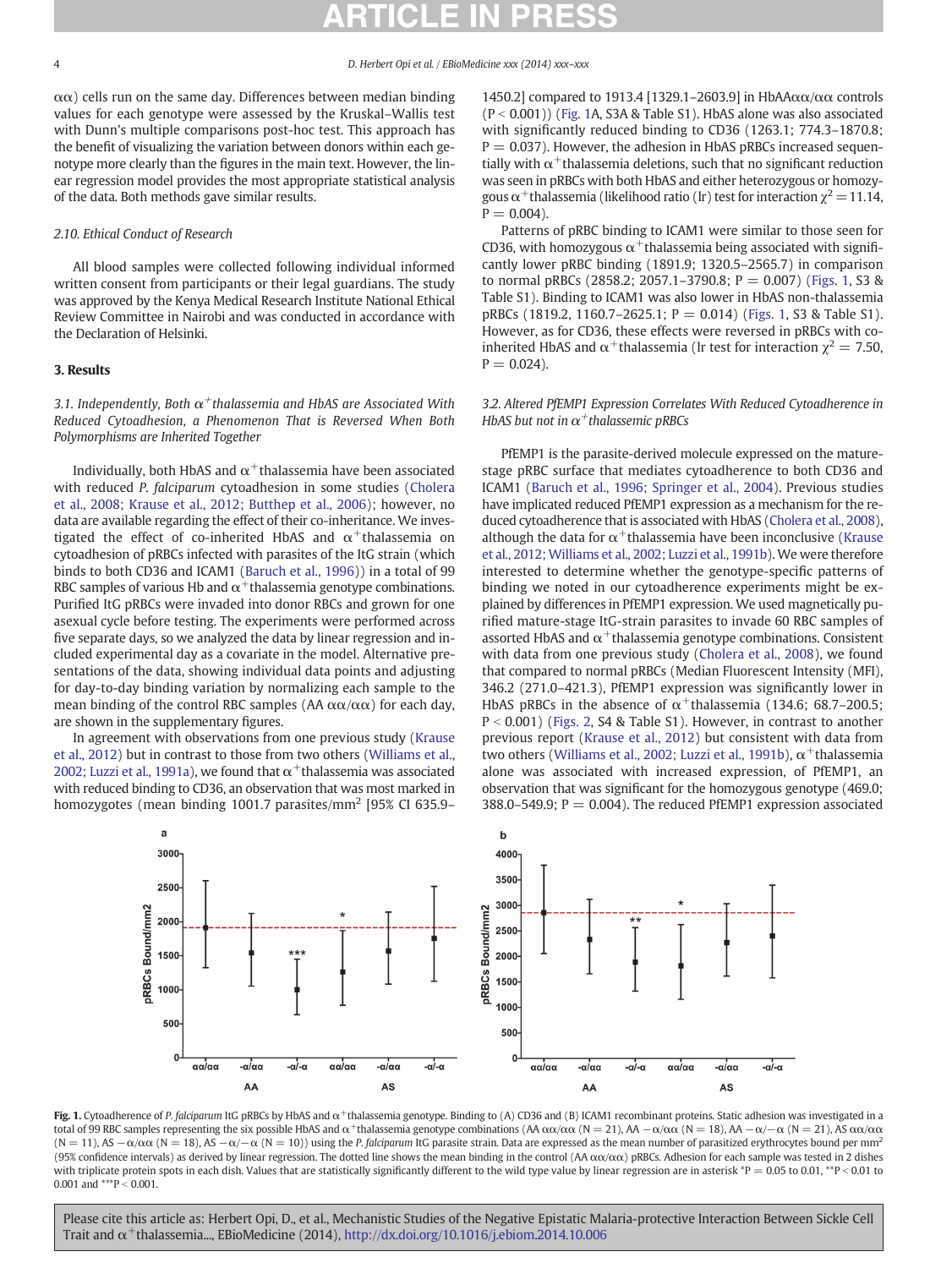<span id="page-4-0"></span>

Fig. 2. PfEMP1 expression in P. falciparum ItG pRBCs by HbAS and  $\alpha^+$ thalassemia genotype. PfEMP1 expression by the ItG parasite strain was determined by flow cytometry using rat polyclonal antisera raised against the ITvar16 PfEMP1 variant predominantly expressed by the ItG parasite strain. A total of 60 RBC samples representing the HbASα<sup>+</sup>thalassemia genotype combinations were tested (AA αα/αα (N = 10), AA  $-\alpha/\alpha\alpha$ (N = 10), AA  $-\alpha$ / $-\alpha$  (N = 11), AS  $\alpha\alpha/\alpha\alpha$  (N = 10), AS  $-\alpha/\alpha\alpha$  (N = 9), AS  $-\alpha/-\alpha$  (N = 10)). Differences in PfEMP1 expression by genotype were analyzed by linear regression with adjustment for confounding by the ABO blood group. Results are expressed as the mean MFI (95% CI). The dotted line shows the mean MFI in the control (AA  $\alpha\alpha/\alpha\alpha$ ) pRBCs. MFI for each sample was tested in duplicate.

with HbAS was reversed with co-inheritance of  $\alpha^+$ thalassemia (Figs. 2, S4 & Table S1), although the interaction test was not significant (lr test  $\chi^2$  = 0.47, P = 0.789). While the decreased surface area of  $\alpha$ -+thalassemic RBCs may act as a potential confounder in these experiments [\(Luzzi et al., 1991a,b](#page-7-0)), adjusting for cell surface area made no material difference to the interpretation of these data (not shown).

### 3.3. Reduced Rosette Frequency and PfEMP1 Rosetting Variant Expression in HbAS pRBCs is Reversed on Co-inheritance With  $\alpha^+$ thalassemia

Having observed an association between co-inheritance of HbAS and  $\alpha^+$ thalassemia with regard to cytoadhesion, we examined the effect of co-inheritance on rosetting, an important parasite virulence phenotype associated with severe malaria ([Rowe et al., 1995, 2009; Mercereau-](#page-7-0)[Puijalon et al., 2008\)](#page-7-0). For these experiments we used the rosetting parasite strains IT/R29 and TM284R  $+$  [\(Material and Methods\)](#page-1-0) to investigate rosetting in a total of 59 and 91 mixed-genotype RBC samples respectively. We found no association between either heterozygous or homozygous  $\alpha^+$ thalassemia and rosette frequencies when using IT/R29 parasites (Figs. 3A, S5A & Table S1). However, rosetting was greatly reduced in HbAS pRBCs without  $\alpha^+$ thalassemia (mean frequency 10.2%)  $(-4.0-24.5)$  versus 56.0% (45.9–66.1) P < 0.001) (Figs. 3A, S5A & Table S1), an effect that was reversed in pRBCs of mixed HbAS and  $\alpha$ <sup>+</sup>thalassemia genotype (lr test  $\chi^2$  = 7.7, P = 0.021). These changes in rosette frequency were mirrored by changes in PfEMP1 expression levels in IT/R29 pRBCs, with PfEMP1 MFI and the proportion of ITvar9 positive pRBCs being reduced in HbAS but not  $\alpha^+$ thalassemia when considered individually (Figs. 3B, S5B, S5C & Table S1). The reduced PfEMP1 levels and the lower proportion of ITvar9 positive pRBCs seen in samples from HbAS subjects were reversed on co-inheritance with homozygous α<sup>+</sup>thalassemia (lr test  $\chi^2$  = 16.95 (P < 0.001) and lr test  $\chi^2$  = 9.75  $(P = 0.008)$ ) respectively (Figs. 3B, S5B, S5C & Table S1).

In experiments with a second P. falciparum rosetting strain TM284R+, rosetting and PfEMP1 expression showed a modest reduction in pRBCs with  $\alpha^+$ thalassemia alone and a more marked reduction in pRBCs with HbAS alone [\(Figs. 4,](#page-5-0) S6 & Table S1). As with IT/R29, the effect of HbS was reversed in pRBCs of mixed HbAS and  $\alpha^+$ thalassemia genotype for both rosetting (lr test  $\chi^2 = 6.70$ , P = 0.035) and PfEMP1 expression level (lr test  $\chi^2 = 7.34$ , P = 0.025) ([Figs. 4,](#page-5-0) S6 & Table S1).

### 3.4.  $\alpha^+$ thalassemia is Associated With Reduced Proportions of Circulating HbS in HbAS Individuals in Kilifi

Previous studies in India and the Democratic Republic of Congo have shown that  $\alpha^+$ thalassemia is associated with a dose-dependent decrease in the proportion of total Hb that is represented by HbS in the RBCs of HbAS individuals ([Brittenham et al., 1977; Mouele et al.,](#page-6-0) [2000](#page-6-0)), a phenomenon that might play a part in the loss of malaria protection in HbAS subjects with co-inherited  $\alpha^+$ thalassemia ([Hood et al.,](#page-7-0) [1996\)](#page-7-0). We investigated whether the same relationship between HbS proportion and  $\alpha^+$ thalassemia existed among HbAS subjects in our study population in Kilifi, Kenya. We used HPLC to measure the relative proportions of the various forms of hemoglobin (predominantly HbA, HbS and HbF) in whole blood samples collected from a cohort of 593 children with HbAS (see [Materials and Methods\)](#page-1-0). Compared with HbAS children without  $\alpha^+$ thalassemia (mean HbS proportion 34.3%), HbS proportions were significantly lower in  $\alpha^+$ thalassemia heterozygotes (30.8; mean difference, 3.5;  $P < 0.0001$ ) and homozygotes (26.0; 8.3;  $P < 0.0001$ ) ([Fig. 5](#page-5-0)).



Fig. 3. Rosette frequency and PfEMP1 expression in P. falciparum IT/R29 pRBCs by HbAS and  $\alpha^+$ thalassemia genotype. (A) IT/R29 rosette frequency. (B) ITvar9 PfEMP1 expression. Rosetting and PfEMP1 expression in the IT/R29 parasite strain were assessed on a total of 59 samples that included AA  $\alpha\alpha/\alpha\alpha$  (N = 10), AA  $-\alpha/\alpha\alpha$  (N = 10), AA  $-\alpha/\alpha$  (N = 11), AS  $\alpha\alpha/\alpha\alpha$  (N = 9), AS  $-\alpha/\alpha\alpha$  (N = 9) & AS  $-\alpha/\alpha\alpha$  (N = 10). Differences in rosette frequency and MFI by genotype were analyzed by linear regression and results are expressed as mean rosette frequency and MFI with bars representing 95% confidence intervals. The dotted line shows the mean rosetting frequency or MFI in the control (ΑΑ αα/αα) pRBCs. Rosette frequency and MFI in each sample were tested in duplicate.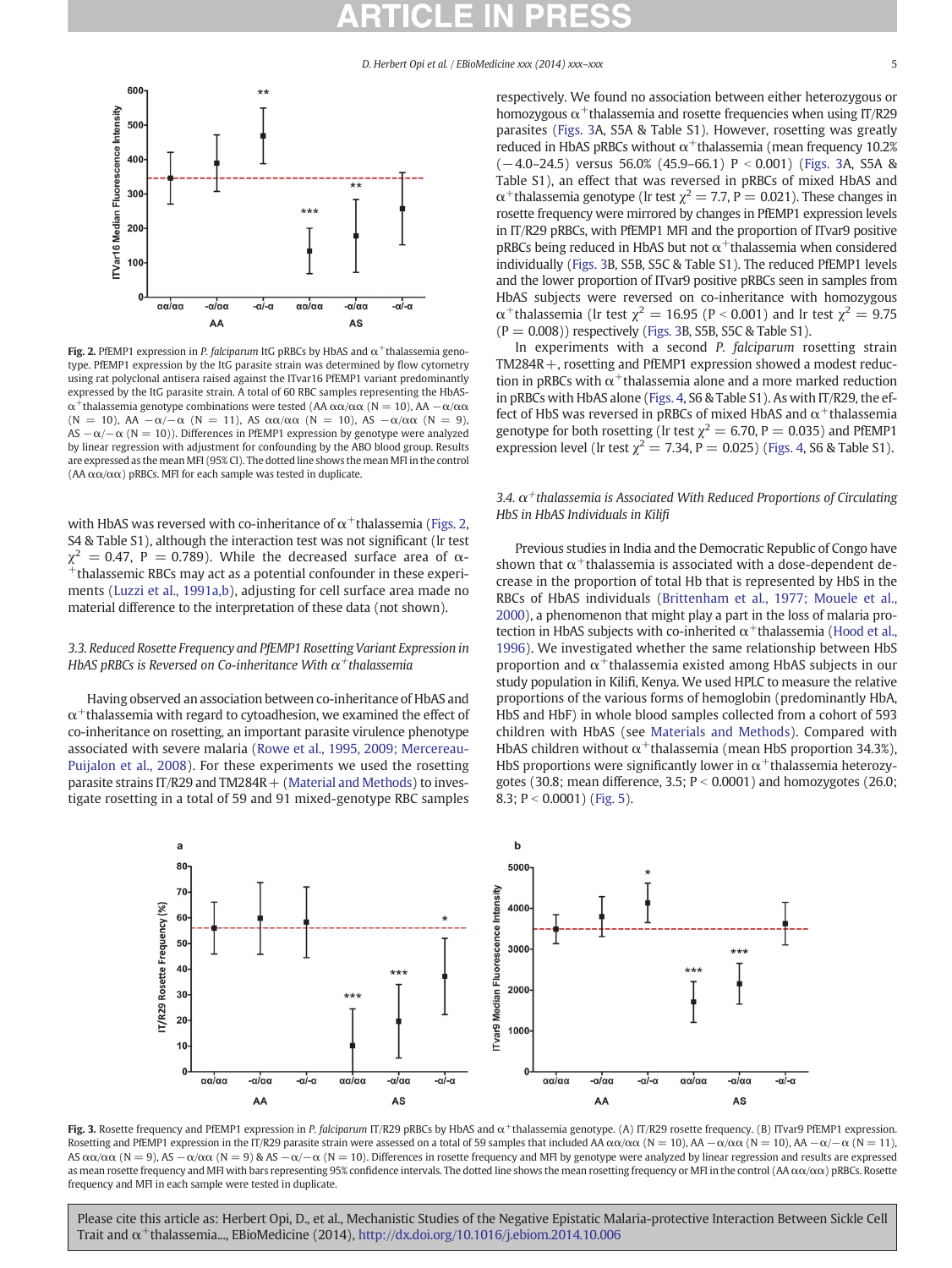#### <span id="page-5-0"></span>6 D. Herbert Opi et al. / EBioMedicine xxx (2014) xxx–xxx



Fig. 4. Rosette frequency and PfEMP1 expression in P. falciparum TM284R + pRBCs by HbAS and  $\alpha^+$ thalassemia genotype. (A) TM284R + rosette frequency. (B) TM284var1 PfEMP1 expression. Rosetting and PfEMP1 expression were assessed on a total of 91 samples (AA αα/αα (N = 18), AA  $-\alpha/\alpha\alpha$  (N = 17), AA  $-\alpha/\alpha$  (N = 16), AS αα/αα (N = 13), AS  $-\alpha/\alpha\alpha$ (N = 15), AS −α/−α (N = 12)). Differences in rosette frequency and MFI by genotype were analyzed by linear regression with adjustment for CR1 RBC expression levels and additionally for the SI Knops blood group when looking at rosette frequency. Results are expressed as the mean rosette frequency and MFI with bars representing 95% confidence intervals. The dotted line represents the mean rosetting frequency or MFI in the control (AA  $\alpha\alpha/\alpha\alpha$ ) pRBCs. Rosette frequency and MFI in each sample were tested in duplicate in two independent experiments.

#### 4. Discussion

A survival advantage against severe malaria is now widely accepted as the explanation for the occurrence at high frequencies of both HbAS and  $\alpha^+$ thalassemia in malaria-endemic populations. Nevertheless, little is known about the epidemiological and clinical consequences of the co-inheritance of these two conditions, a common occurrence in many parts of the malaria-endemic world. Recent studies from both the Kenyan Coast and from West Africa have provided evidence for a negative epistatic interaction between HbAS and  $\alpha^+$ thalassemia with regard to their protective effects against clinical malaria ([Williams et al., 2005c;](#page-7-0)



Fig. 5. The association between  $\alpha^+$ thalassemia genotype and intracellular HbS proportion in Kenyan children. Proportion of HbS by  $\alpha^+$ thalassemia status was determined by HPLC on EDTA-anticoagulated blood collected from a total of 593 HbAS children aged between 9–12 months from the Kilifi Genetic Birth Cohort (KGBC) study. Lines represent mean HbS proportions. Differences in mean HbS proportions by genotype were tested using the ANOVA test with Holm Sidak's multiple comparisons post-hoc test. In parenthesis are number of samples for each genotype tested.

[May et al., 2007; Crompton et al., 2008](#page-7-0)), a phenomenon that may explain differences in their distribution in various parts of the world [\(Penman et al., 2009, 2011\)](#page-7-0).

In the present study, we explored the effects of coinheritance of HbAS and  $\alpha^+$ thalassemia on a range of phenotypes that are believed to be associated with the pathogenesis of severe and complicated malaria, including cytoadhesion, rosetting and PfEMP1 expression. We found that pRBCs from donors with HbAS showed reductions in cytoadhesion, rosetting and PfEMP1 expression in experiments involving three different P. falciparum strains and more than 300 RBC donors. Our data support those obtained in a previous study reported by Cholera and colleagues [\(Cholera et al., 2008](#page-6-0)) suggesting that HbAS might protect against severe malaria by reducing P. falciparum sequestration. However, we show for the first time that co-inheritance of HbAS with  $\alpha^+$ thalassemia reverses these effects such that pRBCs from donors with both mutations show levels of cytoadhesion, rosetting and PfEMP1 expression that are similar to those seen in normal pRBCs. Our data therefore support the hypothesis that the negative epistasis between HbAS and  $\alpha^+$ thalassemia observed in epidemiological studies might be explained by changes in the adhesion properties of P. falciparum-infected pRBCs.

The mechanisms by which  $\alpha^+$ thalassemia mutations reverse the effect of HbAS on PfEMP1 expression and pRBC adhesion are unclear. We have previously proposed ([Williams et al., 2005c\)](#page-7-0) that it might relate to the observation that concentrations of HbS in the RBCs of HbAS individuals are negatively correlated with the number of  $\alpha$ -globin deletions, the lowest concentrations being seen in individuals with homozygous  $\alpha^+$ thalassemia ([Mouele et al., 2000; Brittenham et al., 1980\)](#page-7-0), a phenomenon that we have confirmed in the current study. Experiments conducted in mice with Plasmodium yoelii, a murine model for parasite sequestration, seem to support such a hypothesis: in one study, while transgenic mice expressing high HbS proportions developed low parasitemia infections and recovered completely, mice expressing lower levels of HbS experienced severe infections and died ([Hood](#page-7-0) [et al., 1996](#page-7-0)). Recently, it has been suggested that HbS might interfere with the development of the parasite trafficking pathways that are involved in the transportation of PfEMP1 and other molecules to the pRBC surface ([Cyrklaff et al., 2011; Kilian et al., 2013\)](#page-7-0). It seems plausible that this trafficking defect might be critically dependent on the intracellular concentration of HbS, providing a mechanistic link between intracellular HbS concentration and cell surface PfEMP1 expression levels that can be tested in future work.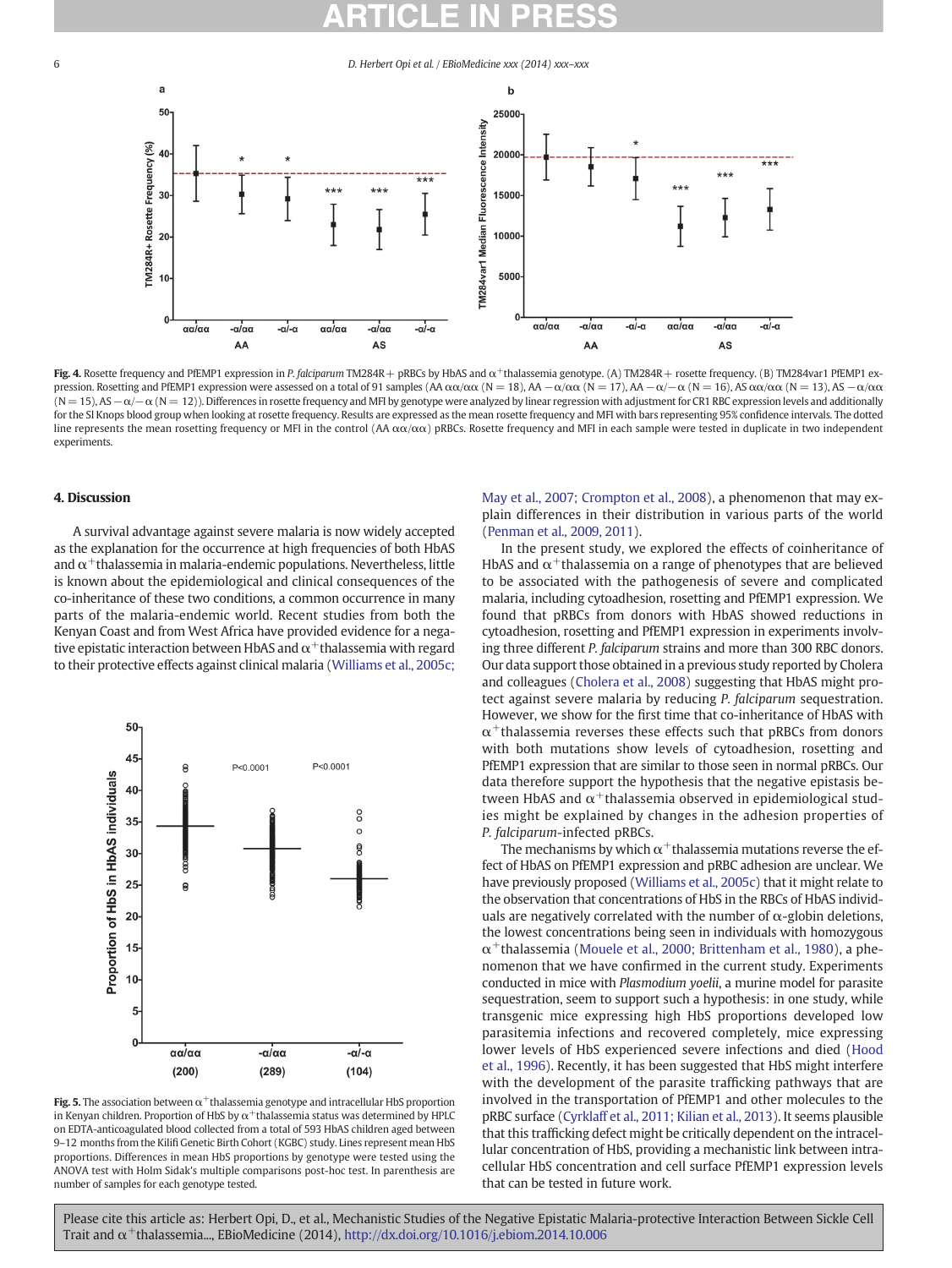#### D. Herbert Opi et al. / EBioMedicine xxx (2014) xxx–xxx 7

<span id="page-6-0"></span>One issue that was not resolved in the current study is the mechanism by which  $\alpha^+$ thalassemia on its own results in protection from severe malaria. Although a previous study reported both reduced binding to human microvascular endothelial cells and reduced PfEMP1 expression in  $\alpha^+$ thalassemic pRBCs [\(Krause et al., 2012\)](#page-7-0), this finding contrasts with other previous studies [\(Williams et al., 2002; Luzzi](#page-7-0) [et al., 1991a,b\)](#page-7-0), and was also not supported by our current study, in which we saw reduced cytoadhesion [\(Fig. 1\)](#page-3-0), but no concomitant reduction in PfEMP1 expression [\(Fig. 2](#page-4-0)). The differences between our findings and those of Krause and colleagues may well reflect a difference in experimental design. While Krause and colleagues used multiple P. falciparum strains in their experiments, they only included 4–5 donor controls and between 2 and 6 RBC donors of each variant genotype. Furthermore, their PfEMP1 experiments included no individuals with homozygous  $\alpha^+$ thalassemia. Data from our current and a previous study [\(Williams et al., 2002\)](#page-7-0) both show that even when using a single P. falciparum strain, there is considerable variation in the levels of cytoadhesion and PfEMP1 expression between different donors of the same genotype (Figs. S3 and S4). It is possible that studies using small numbers of RBC donors might produce donor-specific results that may not be truly representative. For this reason, we used a reductionist approach in our current study, keeping the parasite strain constant and using large numbers of RBC donors within each experiment. However, our current data do suggest that the parasite strain used may influence the results seen in studies of  $\alpha^+$ thalassemic RBCs. For example, the rosetting parasite  $TM284R +$  showed a minor reduction in rosette frequency in  $\alpha^+$ thalassemic RBCs whereas the IT/R29 parasite did not [\(Figs. 3 and 4](#page-4-0)). Previous work has suggested reduced rosetting in  $\alpha$ <sup>+</sup>thalassemic RBCs (Carlson et al., 1994; Udomsangpetch et al., 1993a); however, these studies also suffer from limitations in the samples tested. Carlson et al. (1994) studied one parasite strain with three  $α-$ +thalassemia heterozygote donors, while [Udomsangpetch et al. \(1993a\)](#page-7-0) studied one parasite strain and a heterogeneous group of 20 donors that included more severe hematological abnormalities such as Hb Constant Spring and HbE. Taken together, the above studies show that the effect of  $\alpha$ <sup>+</sup>thalassemia on pRBC adhesion and PfEMP1 expression remains unresolved, possibly due to parasite strain-specific effects and differences in experimental design between existing studies. Future studies of this sort should aim to maximize both the number of donors and the number of P. falciparum strains within technically feasible limits.

In the current study we investigated PfEMP1 expression in RBCs that had been previously cryopreserved and thawed prior to inoculation with P. falciparum. While it is possible that this approach could lead to genotype-specific artifacts, data from our laboratory using fresh RBCs and a different ICAM1 and CD36 binding laboratory-adapted parasite strain, A4U, also showed reduced PfEMP1 expression in HbS pRBC that was reversed with co-inheritance of  $\alpha^+$ thalassemia (supplementary material, Fig. S7). Therefore a consistent effect of RBC genotype on PfEMP1 expression is seen with four different P. falciparum strains, using both fresh and cryopreserved cells.

In conclusion, our data suggest that the negative epistatic interaction between HbAS and  $\alpha^+$ thalassemia with regard to malaria protection that is seen at an epidemiological level might in part be explained by changes in the cytoadhesion and rosetting properties of mixed-genotype pRBCs, which might in turn relate to altered expression of PfEMP1. It remains to be tested how this relates to defects in parasite protein trafficking systems [\(Cyrklaff et al., 2011](#page-7-0)), and whether other important mechanisms of protection including altered knob expression on the surface of pRBCs (Cholera et al., 2008; Krause et al., 2012), enhanced immune responses ([Williams](#page-7-0) [et al., 2005d; Verra et al., 2007\)](#page-7-0) and phagocytosis (Ayi et al., 2004) might also be attenuated in this negative interaction.

### Funding

This work was funded by the Wellcome Trust through Senior Research Fellowships awarded to TNW (grant no. 091758) and JAR (grant no. 084226), through core support to the KEMRI-Wellcome Trust Programme (grant no. 084535) and through a sub-grant from a Wellcome Trust Strategic Award (grant no. 084538) to DHO.

#### Role of the Funding Source

The funders played no role in the design of the study, data collection and analysis, the decision to publish or in the preparation of the manuscript.

#### Author Contributions

DHO, LBO, DJPF, JAR, and TNW designed the research; DHO, LBO, MT, BRS, HO, HF, and DJPF performed the research; AG, and DJPF contributed new reagents/analytic tools; DHO, DJPF, JAR, and TNW analyzed the data; and DHO, LBO, DJPF, JAR and TNW wrote the paper.

#### Conflict of Interest

The authors have declared that no conflicting interests exist.

#### Acknowledgments

We thank the study participants and their guardians for the samples used in this study and the field and immunology laboratory staff at the KEMRI-Wellcome Trust Programme for the collection and processing of these samples. We thank members of both the JAR and TNW groups for their laboratory support, particularly Ahmed Raza, Clare Fennell, Emily Nyatichi, Alex Macharia and Sophie Uyoga, and Martin Waterfall and George Warimwe for their support with flow cytometry. We thank both Gideon Nyutu and Carolyne Ndila for their help with the data management. ICAM1-Fc and the rat polyclonal antisera raised against the ITvar16 PfEMP1 variant were a gift from Professor Alister Craig (Liverpool School of Tropical Medicine, UK) while the BC6 monoclonal antibody was a gift from Professor Chris Newbold, University of Oxford. This paper was published with permission from the Director of KEMRI.

#### Appendix A. Supplementary data

Supplementary data to this article can be found online at [http://dx.](http://dx.doi.org/10.1016/j.ebiom.2014.10.006) [doi.org/10.1016/j.ebiom.2014.10.006.](http://dx.doi.org/10.1016/j.ebiom.2014.10.006)

#### References

- Adams, S., Turner, G.D., Nash, G.B., Micklem, K., Newbold, C.I., et al., 2000. [Differential](http://refhub.elsevier.com/S2352-3964(14)00008-5/rf0160) binding of clonal variants of Plasmodium falciparum [to allelic forms of intracellular ad](http://refhub.elsevier.com/S2352-3964(14)00008-5/rf0160)hesion molecule 1 determined by fl[ow adhesion assay. Infect. Immun. 68, 264](http://refhub.elsevier.com/S2352-3964(14)00008-5/rf0160)–269.
- al-Yaman, F., Genton, B., Mokela, D., Raiko, A., Kati, S., et al., 1995. [Human cerebral malar](http://refhub.elsevier.com/S2352-3964(14)00008-5/rf0245)ia: lack of signifi[cant association between erythrocyte rosetting and disease severity.](http://refhub.elsevier.com/S2352-3964(14)00008-5/rf0245) [Trans. R. Soc. Trop. Med. Hyg. 89, 55](http://refhub.elsevier.com/S2352-3964(14)00008-5/rf0245)–58.
- Ayi, K., Turrini, F., Piga, A., Arese, P., 2004. [Enhanced phagocytosis of ring-parasitized mu](http://refhub.elsevier.com/S2352-3964(14)00008-5/rf0305)[tant erythrocytes: a common mechanism that may explain protection against](http://refhub.elsevier.com/S2352-3964(14)00008-5/rf0305) falciparum [malaria in sickle trait and beta-thalassemia trait. Blood 104, 3364](http://refhub.elsevier.com/S2352-3964(14)00008-5/rf0305)–3371. Barrett, S.D., 2008. Image SXM. <http://www.liv.ac.uk/~sdb/ImageSXM/>.
- Baruch, D.I., Gormely, J.A., Ma, C., Howard, R.J., Pasloske, B.L., 1996. [Plasmodium falciparum](http://refhub.elsevier.com/S2352-3964(14)00008-5/rf0070)
- [erythrocyte membrane protein 1 is a parasitized erythrocyte receptor for adherence](http://refhub.elsevier.com/S2352-3964(14)00008-5/rf0070) [to CD36, thrombospondin, and intercellular adhesion molecule 1. Proc. Natl. Acad. Sci.](http://refhub.elsevier.com/S2352-3964(14)00008-5/rf0070) [U. S. A. 93, 3497](http://refhub.elsevier.com/S2352-3964(14)00008-5/rf0070)–3502.
- Brittenham, G., Lozoff, B., Harris, J.W., Sharma, V.S., Narasimhan, S., 1977. [Sickle cell](http://refhub.elsevier.com/S2352-3964(14)00008-5/rf0260) [anemia and trait in a population of southern India. Am. J. Hematol. 2, 25](http://refhub.elsevier.com/S2352-3964(14)00008-5/rf0260)–32.
- Brittenham, G., Lozoff, B., Harris, J.W., Kan, Y.W., Dozy, A.M., et al., 1980. [Alpha globin gene](http://refhub.elsevier.com/S2352-3964(14)00008-5/rf0285) [number: population and restriction endonuclease studies. Blood 55, 706](http://refhub.elsevier.com/S2352-3964(14)00008-5/rf0285)–708.
- Butthep, P., Wanram, S., Pattanapanyasat, K., Vattanaviboon, P., Fucharoen, S., et al., 2006. [Cytoadherence between endothelial cells and](http://refhub.elsevier.com/S2352-3964(14)00008-5/rf0095) P. falciparum infected and noninfected [normal and thalassemic red blood cells. Cytometry B Clin. Cytom. 70, 432](http://refhub.elsevier.com/S2352-3964(14)00008-5/rf0095)–442.
- Carlson, J., Wahlgren, M., 1992. Plasmodium falciparum [erythrocyte rosetting is mediated](http://refhub.elsevier.com/S2352-3964(14)00008-5/rf0235) [by promiscuous lectin-like interactions. J. Exp. Med. 176, 1311](http://refhub.elsevier.com/S2352-3964(14)00008-5/rf0235)–1317.
- Carlson, J., Nash, G.B., Gabutti, V., al-Yaman, F., Wahlgren, M., 1994. [Natural protection](http://refhub.elsevier.com/S2352-3964(14)00008-5/rf0075) against severe Plasmodium falciparum [malaria due to impaired rosette formation.](http://refhub.elsevier.com/S2352-3964(14)00008-5/rf0075) [Blood 84, 3909](http://refhub.elsevier.com/S2352-3964(14)00008-5/rf0075)–3914.
- Cholera, R., Brittain, N.J., Gillrie, M.R., Lopera-Mesa, T.M., Diakite, S.A., et al., 2008. [Impaired](http://refhub.elsevier.com/S2352-3964(14)00008-5/rf0085) cytoadherence of Plasmodium falciparum[-infected erythrocytes containing sickle](http://refhub.elsevier.com/S2352-3964(14)00008-5/rf0085) [hemoglobin. Proc. Natl. Acad. Sci. U. S. A. 105, 991](http://refhub.elsevier.com/S2352-3964(14)00008-5/rf0085)–996.